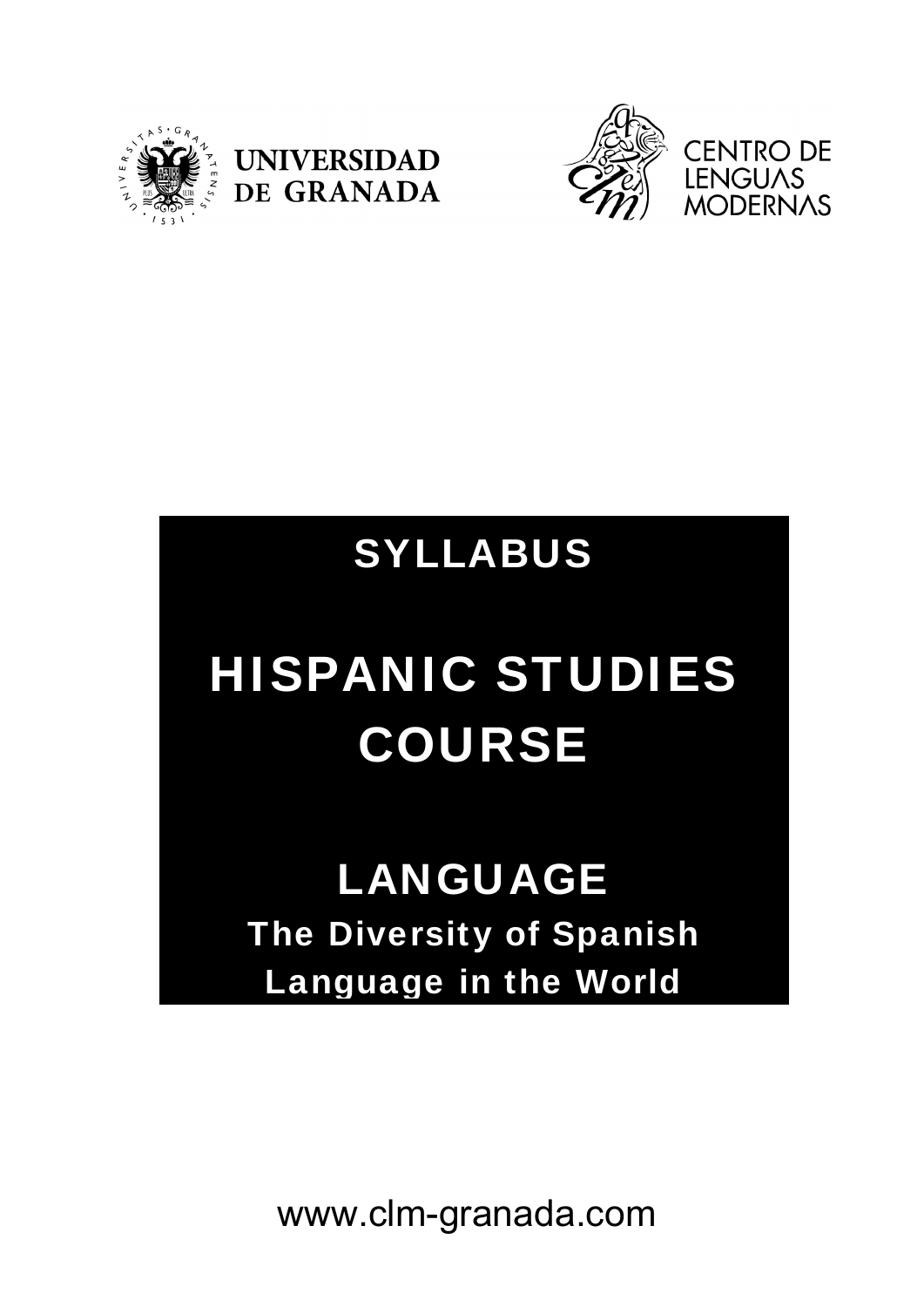### **THE DIVERSITY OF SPANISH LANGUAGE IN THE WORLD**

#### **General Description**

This course intends that the student from a higher advanced and proficient level of Spanish acquires a deep theoretical and practical knowledge of the different linguistic varieties that occur in different linguistic registers: academic language versus informal language, taking into account the study of its historic, geographical and social setting, as well as contact with other languages of Spain.

Likewise, the student will thoroughly investigate and study the most relevant aspects that differentiate the current Spanish norms of Spain against the Spanish in America and elsewhere in the world, paying special attention to the grammatical, lexical, phonetic and pragmatic aspects. This block will be the main content of the course

With the study of the proposed contents, students will be capable of having an attitude of respect, understanding and appreciation towards other languages, towards other linguistic varieties and towards other cultures. Likewise, the student will be able to distinguish and adapt to the use of different varieties of Spanish, with attention to the diversity of contexts.

#### **Content**

I. Basic theoretical concepts on the study of Spanish and its linguistic variations.

II. Approach to the main social differences in current Spanish: diatopic, diastratic and diaphasic varieties of modern Spanish

III. The linguistic and socio-historical involved in the formation and extension of the Spanish language in the Americas

Spanish and indigenous languages. The African influence in Latin American Spanish. Social variations in American Spanish

IV Linguistic features characteristic of American Spanish

1. phonetics

Two. Morphosyntactics

Three. Lexicons

V. Spanish in other areas of the world: African Continent: Equatorial Guinea, northern Morocco, Western Sahara, Israel ... (Sephardic, Ladino, Judeo-Spanish ...); Continental Asia: the Philippines (the vulgar, mixture of Spanish, indigenous languages, languages of colonization ...); Europe Balkan peninsula (Judeo-Spanish, some speakers).

#### **Assessment**

- Active participation: 20%.
- Average of mid-term and final exam: 50%.
- Course project: 30%